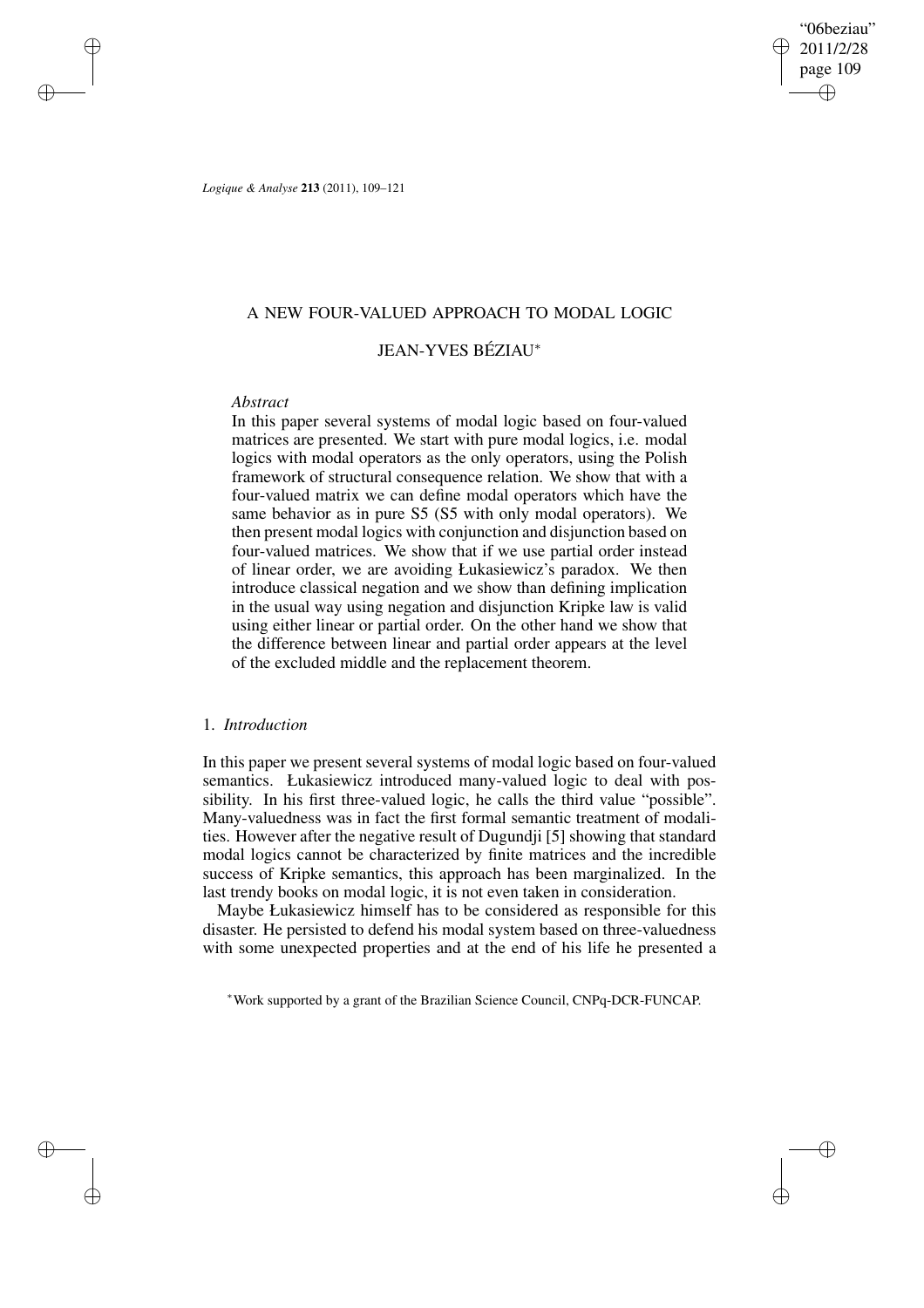"06beziau" 2011/2/28 page 110 ✐ ✐

✐

✐

#### 110 JEAN-YVES BÉZIAU

quite awkward four-valued system of modal logic [9]. Perhaps Łukasiewicz's four-valued logic does not really make sense.

In this paper we try to rethink from the start the four-valued approach to modal logic. Our idea is to consider basic properties for modalities expressed in the Polish framework and to see what kind of matrices are suitable for them. By Polish framework we mean, following Łoś and Suszko [7], structural consequence relations, i.e. consequence relations, defined on absolutely free algebras, obeying the three axioms of Tarski (identity, monotony and transitivity) plus the axiom of substitution.

We follow a step by step scheme, starting from very simple properties and going progressively to more complex ones. In a first section, we explain that two and three values matrices do not work to characterize basic properties of modal logic but we show that four values matrices do the job and we explain how we can interpret these four values.

### 2. *Basic modal logics*

#### 2.1. *Definition and basic properties*

DEFINITION A *basic modal logic* is a logic with two operators  $\Box$  (necessity) and  $\Diamond$  (possibility) verifying the following axioms:

| $(11) \Box a \vdash a$       | $(21)$ $a \vdash \diamond a$  |
|------------------------------|-------------------------------|
| $(12)$ $a \not\vdash \Box a$ | $(22) \otimes a \not\vdash a$ |

THEOREM 1 *In any basic modal logic we have:*

(31)  $\Box a \vdash \Diamond a$  (32)  $\Diamond a \not\vdash \Box a$ 

Proof. (31) results from (11), (21) and transitivity. (32) results from (11), (22) and transitivity.

2.2. *2-valued and 3-valued matrices are not enough for basic modal logics*

We will see in this section that there are no reasonable matrices whose cardinality is strictly inferior to 4 that can be used to deal with basic modal logics.

In the case of two-valued matrices, it is easy to see that the only solution to have a basic modal logic is given by the following table:

✐

✐

✐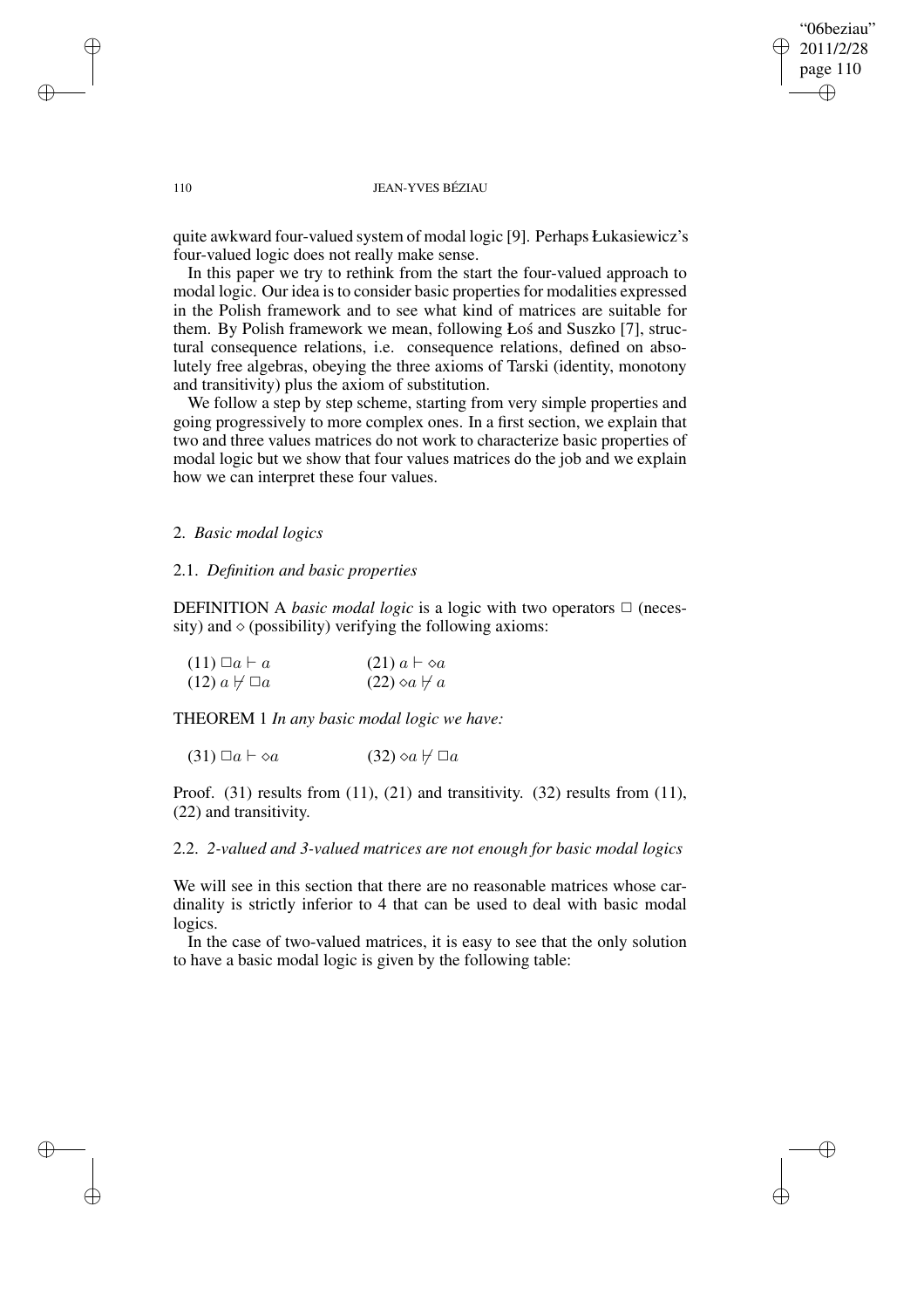#### A NEW FOUR-VALUED APPROACH TO MODAL LOGIC 111

✐

✐

✐

✐

| $\overline{a}$ | $\boldsymbol{a}$ | $\diamond a$ |  |
|----------------|------------------|--------------|--|
|                |                  |              |  |
|                |                  |              |  |
| <b>TABL</b>    |                  |              |  |

We are therefore forced to treat  $\Box a$  as something always false, whatever a is, and  $\infty$  as something always true, whatever a is. This means that nothing is necessary and everything is possible. It seems difficult to sustain such trivial conception of modalities. But if everything is possible, this option is possible...

Now let us have a look at what happens going to three-valued matrices. The third value can be designated or not. Let us suppose that it is nondesignated. We will denote the two non-designated values by  $0^-$  or  $0^+$ , and denote by 0 and call false any non-designated values. We will denote the only designated value by 1 and call it true.

The following table describes the only choices we have for the values of  $\Box a$  and some choices we can have for  $\Diamond a$  (we are using plural for choice since the table below represents a set of tables we get using the variety of falsity).

| $\overline{a}$ | $\it a$ | $\diamond a$ |
|----------------|---------|--------------|
|                |         |              |
|                |         |              |
|                |         |              |

#### TABLE 2

Although we may in this case define  $\Diamond a$  in a reasonable way, we are forced here again to have a trivial conception of necessity, i.e.  $\Box a$  is always false. If we had taken two designated values and one non-designated one, the situation would have been dual: a reasonable definition of necessity but a trivial definition of  $\Diamond a$ . Therefore we have to multiply the values...

Łukasiewicz at first had a system with possibility defined as in TABLE 2. He was calling the value  $0^+$  itself possibility. Maybe he was not aware that this system was not really working because he was not considering necessity. In his three-valued system the connective of possibility can be defined with the help of other connectives, so it generally does not appear, and possibility only appears as a truth-value. Only later on, in his four-valued system, the connective of possibility systematically appears. And in this system the notion of necessity also is considered as a connective.

"06beziau" 2011/2/28 page 111

✐

✐

✐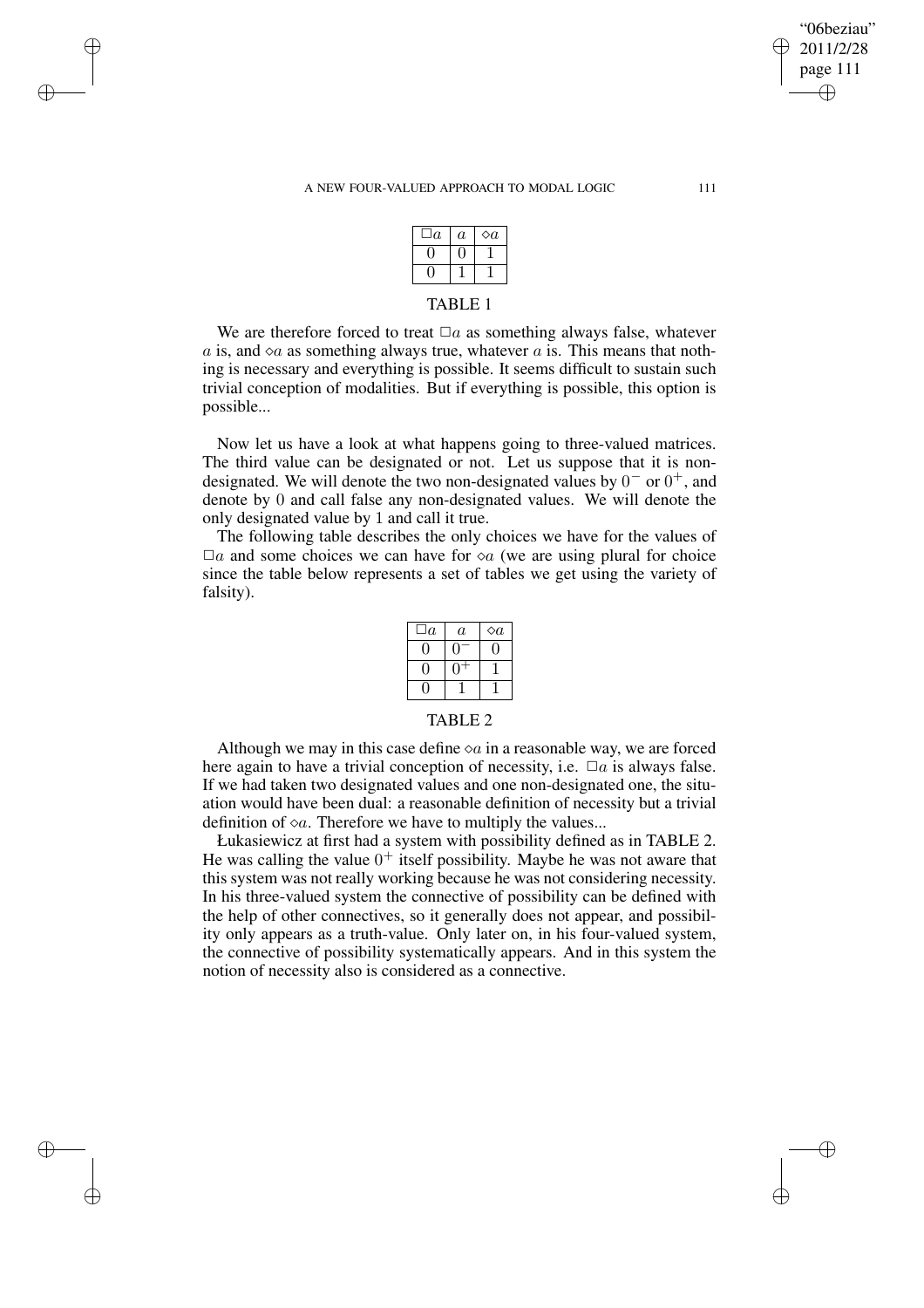✐

#### 112 JEAN-YVES BÉZIAU

### 2.3. *4-valued matrices are enough for basic modal logics*

If we consider four-values with only one designated value or only one nondesignated value, we will face the same problem as with three values. If we have only one designated value, we have a trivial definition of necessity and if we have only one non-designated value we have a trivial definition of possibility.

We consider a set of four-values, two non-designated values,  $0^-$  and  $0^+$ , and two designated values,  $1^-$  and  $1^+$ . Let us denote by 0 and call false any non-designated value, i.e.  $0^-$  or  $0^+$ , and let us denote by 1 and call true any designated value, i.e.  $1^-$  or  $1^+$ .

### THEOREM 2 *The logics defined by the tables obeying the following conditions are basic modal logics.*

| $\Box a$       | $\overline{a}$ | $\Diamond a$ |  |
|----------------|----------------|--------------|--|
| 0              |                | U            |  |
| ( )            |                |              |  |
| 0              |                |              |  |
|                |                |              |  |
| <b>TABLE 3</b> |                |              |  |

Proof. Left to the reader.

✐

✐

✐

✐

#### THEOREM 3 *There are no other possibilities.*

Proof. If we want to avoid a trivial definition of necessity and/or a trivial definition of possibility, the only alternative would be to do some switching between  $1^-$  and  $1^+$  and/or between  $0^-$  and  $0^+$ . Since these values in this context have no specificities, they are not serious alternatives.

We call M4 a modal logic defined by TABLE 3.

### 2.4. *Interpretation of the 4 values*

The four values can be interpreted as follows:

| $\mathbf{I}$ | Necessarily false |
|--------------|-------------------|
| $\cap$       | Possibly false    |
|              | Possibly true     |
|              | Necessarily true  |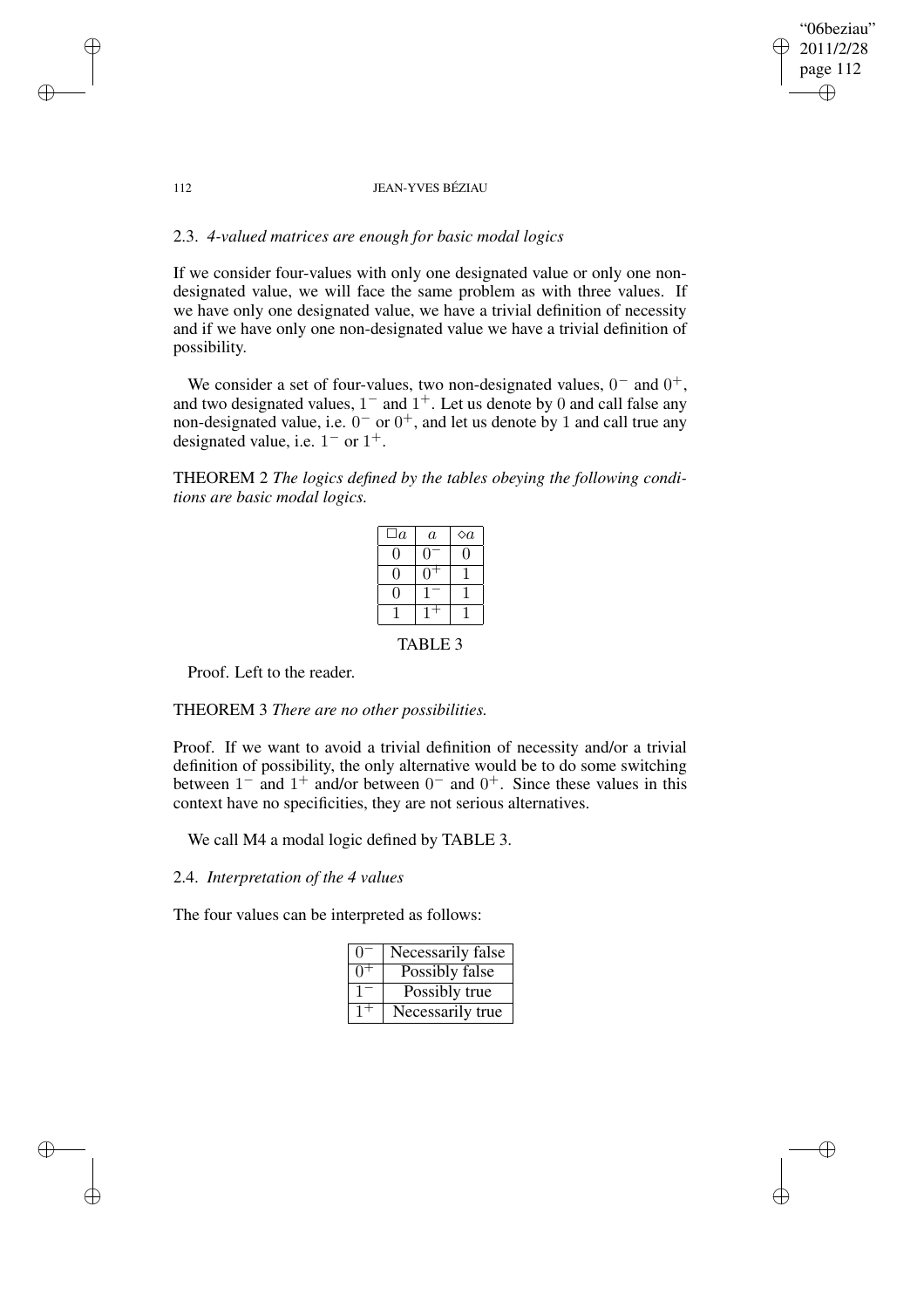When  $\alpha$  is necessarily false, it is not possible for  $\alpha$  to be true, which can be interpreted as  $\Diamond a$  is false, but when a is only possibly false, we can consider that  $\circ a$  is true. This justifies the following part of TABLE 3:

| а | a |
|---|---|
|   |   |
|   |   |

Dually, when  $\alpha$  is necessarily true, it is not possible for  $\alpha$  to be false, which can be interpreted as  $\Box a$  is true, but when a is only possibly true, we can consider that  $\Box a$  is false. This justifies the following part of TABLE 3:

| $\boldsymbol{a}$ | $\it a$ |
|------------------|---------|
|                  |         |
|                  |         |

Necessary true can be interpreted as true in all circumstances, or in all possible worlds, or formally true (these three alternatives are not necessarily equivalent), by opposition to possibly true that can be interpreted as true in some circumstances, or in some possible worlds, or factually true. As an example, we can say that it is possibly true (because factually true) that snow is cold and that it is necessary true (because formally true according to classical logic) that snow is blue or not blue.

### 3. *Reduction of modalities*

✐

✐

✐

✐

#### 3.1. *Reduction of repetition of the same modality*

Since in a basic modal logic, due to axioms (11) and (21), we already have  $\Box \Box a \vdash \Box a \qquad \qquad \Diamond a \vdash \Diamond \Diamond a$ 

to get reduction of repetition in order to have

 $\Box\Box a \ \Vdash \Box a \qquad \qquad \Diamond a \ \Vdash \Diamond \Diamond a$ 

we only need to have the two following additional axioms:

 $\Box a \vdash \Box \Box a \qquad \qquad \Diamond \Diamond a \vdash \Diamond a$ 

It is easy to check that the following table gives sufficient and necessary conditions to have such axioms.

"06beziau" 2011/2/28 page 113

✐

✐

✐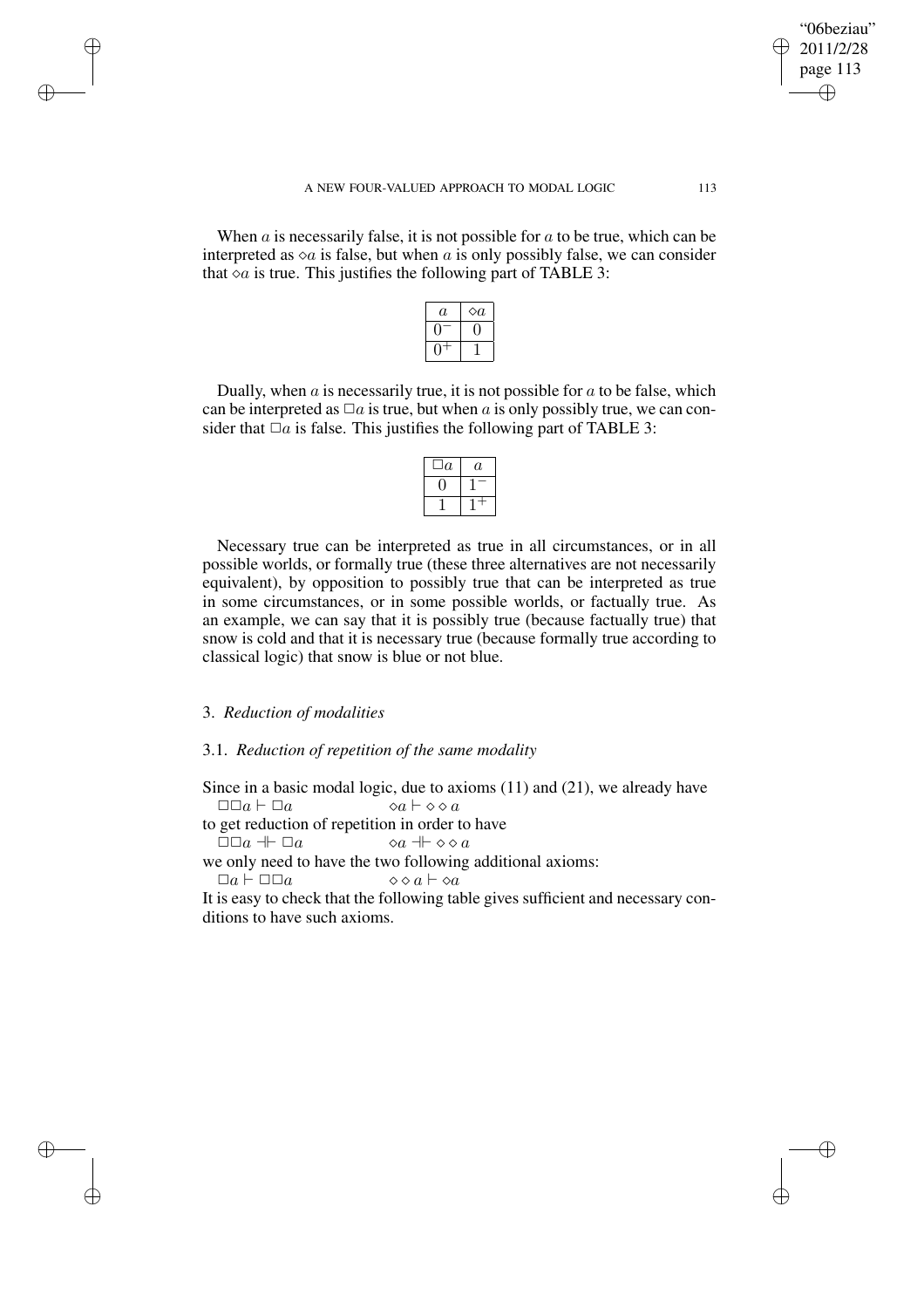"06beziau" 2011/2/28 page 114 ✐ ✐

 $\bigoplus$ 

✐

#### 114 JEAN-YVES BÉZIAU

| $\Box a$       | $\overline{a}$ | $\Diamond a$ |  |  |
|----------------|----------------|--------------|--|--|
|                |                |              |  |  |
| 1              |                |              |  |  |
| ( )            |                |              |  |  |
|                |                |              |  |  |
| <b>TABLE 4</b> |                |              |  |  |

# 3.2. *Reduction of composition of possibility and necessity*

Now let us have a look at compositions of possibility and necessity, i.e.  $\Box \diamond$ and  $\diamond \Box$ 

Due to axioms (11) and (21), we already have  $\Box \diamond a \vdash \diamond a$   $\Box a \vdash \diamond \Box a$ One may want to have the converse of these two axioms  $\diamond a \vdash \Box \diamond a \qquad \qquad \diamond \Box a \vdash \Box a$ so that we have  $\Box \diamond a \dashv \vdash \diamond a$   $\Box a \dashv \diamond \Box a$ It is easy to check that the following table gives sufficient and necessary con-

ditions to have this situation.

| $\Box a$       | $\it a$ | $\Diamond a$ |  |
|----------------|---------|--------------|--|
|                |         | 0            |  |
|                |         |              |  |
|                |         |              |  |
|                |         |              |  |
| <b>TABLE 5</b> |         |              |  |

3.3. *Reduction of repetition and composition*

We can put TABLE 4 and TABLE 5 together, we then get the following table:

| $\Box a$       | $\overline{a}$ | $\diamond a$ |  |
|----------------|----------------|--------------|--|
| 0              |                |              |  |
| H              |                |              |  |
|                |                | $1+$         |  |
| 1-             | $1+$           |              |  |
| <b>TABLE 6</b> |                |              |  |

Note that in this logic, compound modalities can have only two truthvalues,  $0^-$  or  $1^+$ . In this logic we have the same disposition of modalities as

✐

✐

✐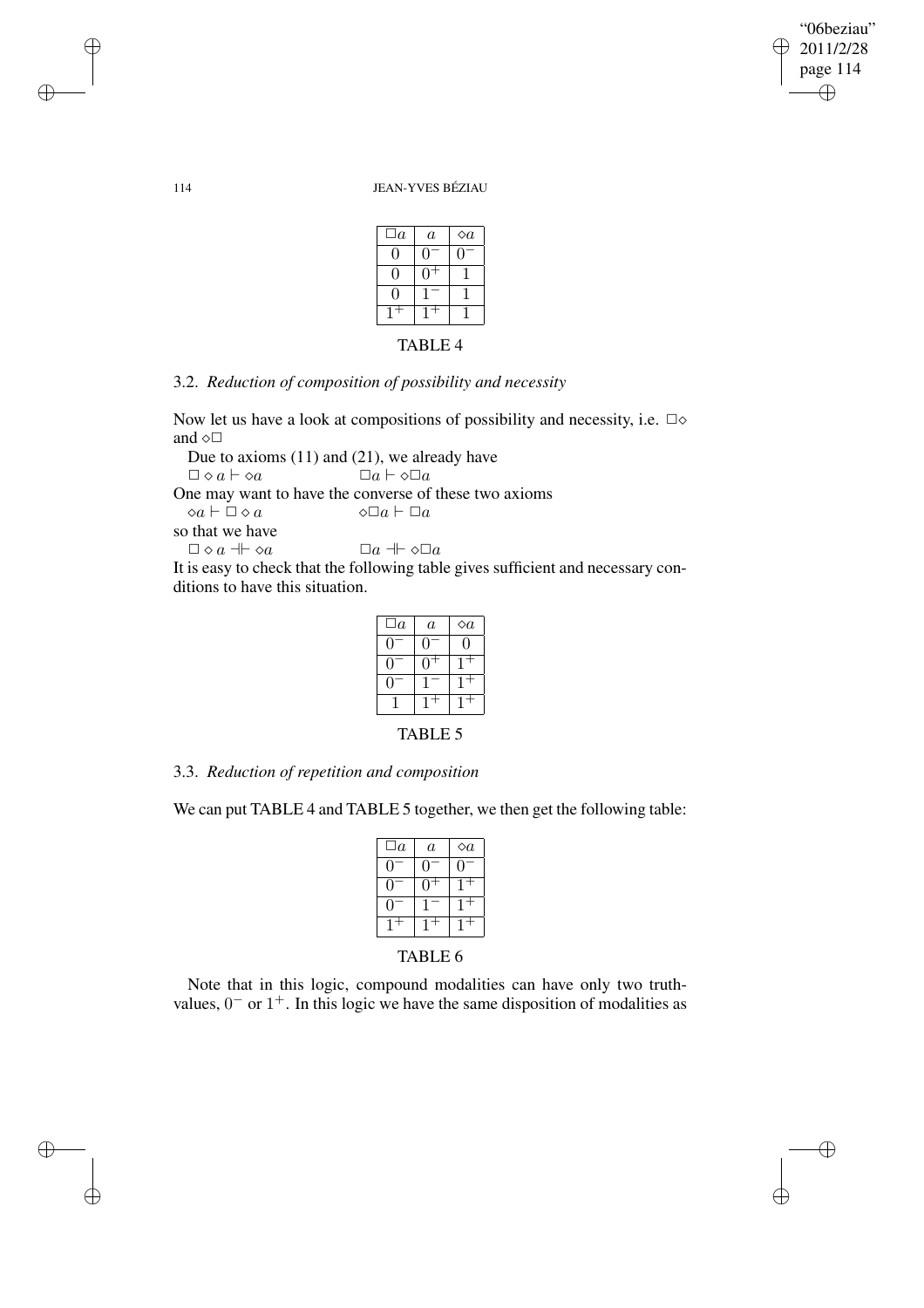$\bigoplus$ 

✐

#### A NEW FOUR-VALUED APPROACH TO MODAL LOGIC 115

in S5:

✐

✐

✐

✐



4. *Codi modal logics*

4.1. *Axioms for codi modal logics*

We deal now with modal logics in which we have a classical conjunction and a classical disjunction.

DEFINITION A *codi modal logic* is a modal logic verifying the following conditions.

| $\Box a \wedge \Box b \dashv \vdash \Box (a \wedge b)$     | $\Diamond a \vee \Diamond b \dashv \vdash \Diamond (a \vee b)$ |
|------------------------------------------------------------|----------------------------------------------------------------|
| $\Box(a \vee b) \nvdash \Box a \vee \Box b$                | $\Box a \vee \Box b \vdash \Box (a \vee b)$                    |
| $\Diamond a \land \Diamond b \nvdash \Diamond (a \land b)$ | $\Diamond(a \wedge b) \vdash \Diamond a \wedge \Diamond b$     |

In many-valued logic, one can define conjunction and disjunction respectively by *inf* and *sup*. This ensures in particular the classical behaviour of these operators. These notions refer to an order relation. We have two main possibilities for this order relation: considering a linear order and considering a partial order.

### 4.2. *Linear order and Łukasiewicz's nightmare*

Considering the following linear order between the four-values:  $0^- \prec 0^+ \prec 1^- \prec 1^+$ 

the table below describes the conjunction defined with *inf*.

|                       | 0        | በ+                  |         |                       |
|-----------------------|----------|---------------------|---------|-----------------------|
| $\overline{0}$        | 0        | $0^{-}$             | $0^{-}$ | $\Omega$ <sup>-</sup> |
| $\Omega$ <sup>-</sup> | $\Omega$ | $0+$                | $0^{+}$ | 0+                    |
|                       | O        | $\cap$ <sup>+</sup> |         |                       |
|                       | $\theta$ | $0+$                |         |                       |

TABLE 7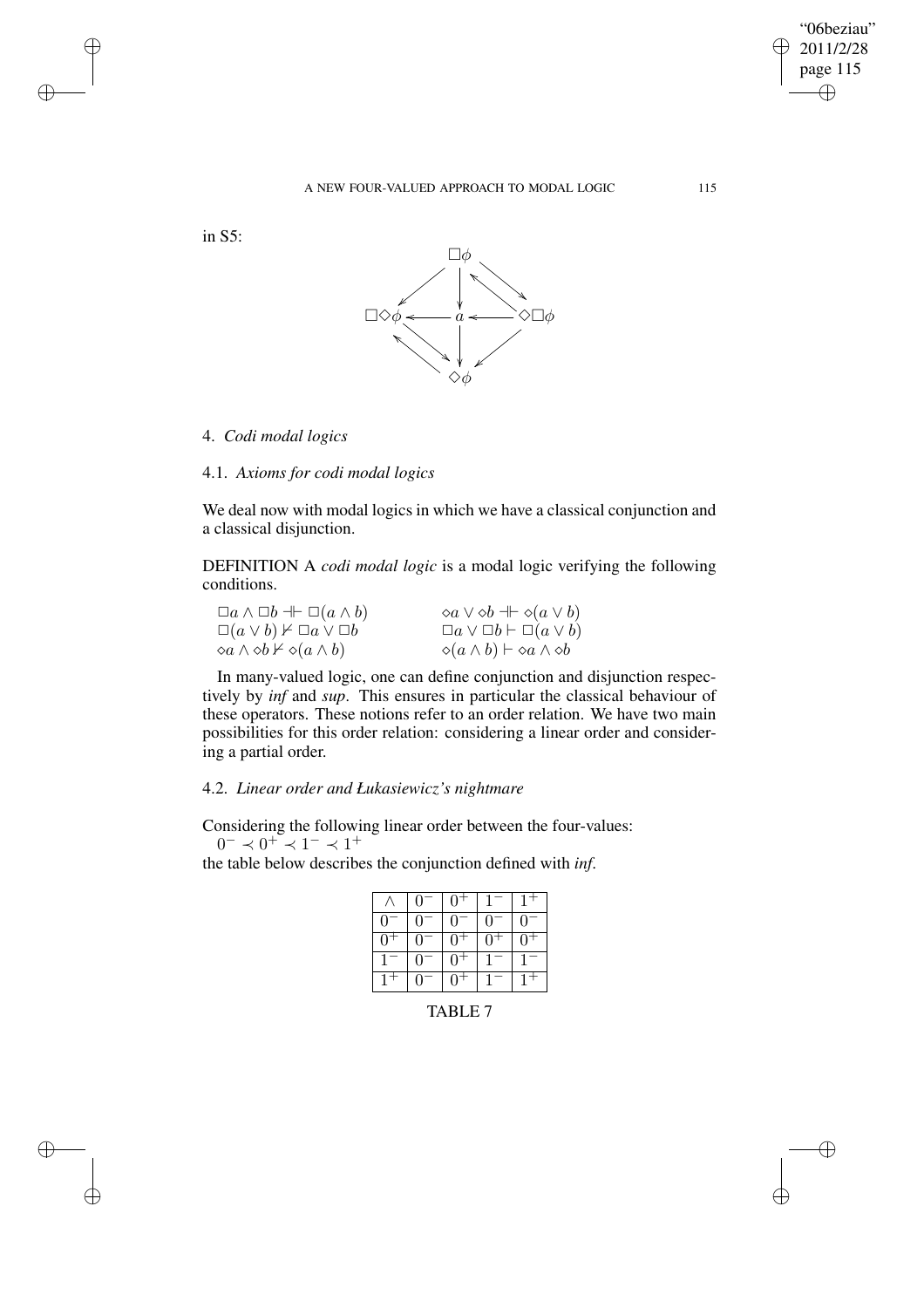"06beziau" 2011/2/28 page 116 ✐ ✐

✐

✐

#### 116 JEAN-YVES BÉZIAU

We let the reader draw the table for disjunction defined with *sup*. We call LM4 a modal logic defined by such tables and TABLE 3.

### THEOREM 4 *A LM4 obeys all axioms for a codi modal logic excepted the two negative ones.*

Proof. We prove that  $\triangle a \wedge \triangle b \vdash \triangle (a \wedge b)$ , and leave the other proofs to the reader. Suppose that  $\diamond (a \wedge b)$  is 0, then  $a \wedge b$  is 0<sup>-</sup>, therefore a or b is 0<sup>-</sup>. Suppose that a is  $0^-$ , then  $\infty a$  is 0, therefore  $\infty a \wedge \infty b$  is 0. Since we can do a similar reasoning when the value of  $b$  is  $0^-$ , we can conclude.

That  $\Diamond a \land \Diamond b \vdash \Diamond (a \land b)$  holds is a serious drawback. This problem is in fact the nightmare Łukasiewicz had to face all his life. This is a central feature of his systems and he was not able to give a satisfactory explanation in order to justify it. The absurdity appears clearly through the following example:

If it is possible that it will rain tomorrow and it is possible that it will not rain tomorrow, then it is possible that it will rain and not rain tomorrow.

This paradox appears also when one considers a many-valued system where one value is interpreted as possible and a formula and its negation can have both this value, conjunction being defined by *inf*. This includes the cases where possible is a designated or non-designated values and the case where  $\Diamond a$  is not a connective in the object language.

### 4.3. *The dream of partial order*

An option to avoid Łukasiewicz's nightmare is to use the following partial ordering:

 $0^- \prec 0^+ \prec 1^+$ 

 $0^- \prec 1^- \prec 1^+$ 

 $0^+$  and  $1^-$  are not comparable.

This can be represented by the following diagram:



✐

✐

✐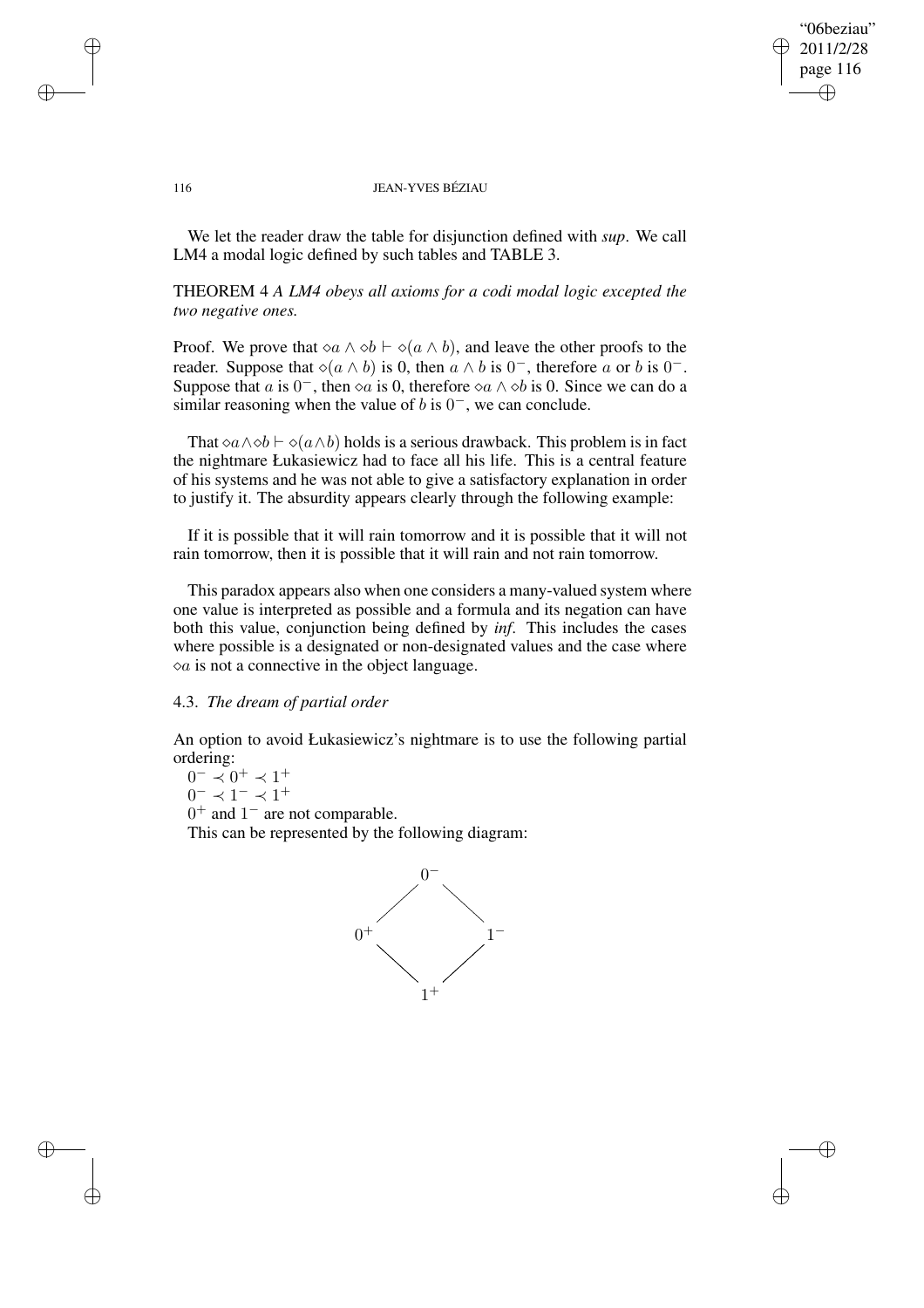#### A NEW FOUR-VALUED APPROACH TO MODAL LOGIC 117

The table corresponding to the definition of conjunction as *inf* in this context is the following:

|                   | ∩                 |    |              |  |
|-------------------|-------------------|----|--------------|--|
| $\mathbf{\Omega}$ |                   | 0  | $\mathbf{0}$ |  |
| $\Omega$          |                   |    |              |  |
|                   | $\mathbf{\Omega}$ | 01 |              |  |
|                   |                   |    |              |  |

### TABLE 8

We let the reader draw the table for disjunction defined with *sup* in this linear order. We call PM4 a modal logic defined by such tables and TABLE 3.

### THEOREM 5 *A PM4 is a codi modal logic.*

Proof. We just prove that  $\Diamond a \land \Diamond b \nvdash \Diamond (a \land b)$ , and leave the other proofs to the reader. Suppose that a is  $0^+$  and that b is  $1^-$ , then  $\infty$  a is 1 and  $\infty$  is 1, therefore  $\Diamond a \land \Diamond b$  is 1. On the other hand  $a \land b$  is  $0^-$ , therefore  $\Diamond (a \land b)$  is 0.

### 5. *Negation*

✐

✐

✐

✐

We can define negation by the table below:

| $\it a$           | $\it a$ |  |
|-------------------|---------|--|
|                   |         |  |
|                   |         |  |
|                   |         |  |
|                   |         |  |
| <b>TABLE</b><br>Y |         |  |

We call M4N a modal logic defined by TABLE 9 and TABLE 3.

### THEOREM 6 *All De Morgan laws hold in M4N:*

Proof. We show that  $\neg(a \land b) \vdash \neg a \lor \neg b$ , leaving the other cases for the reader. Suppose that  $\neg a \lor \neg b$  is 0, then  $\neg a$  is 0 and  $\neg b$  is 0, then a is 1 and b is 1, then  $a \wedge b$  is 1, then  $\neg(a \wedge b)$  is 0.

Examining the proof of this theorem, we see that the variation with + and does not interfere, so that any definition of negation transforming designated values in non-designated values and vice-versa would lead to logics in which

"06beziau" 2011/2/28 page 117

✐

✐

✐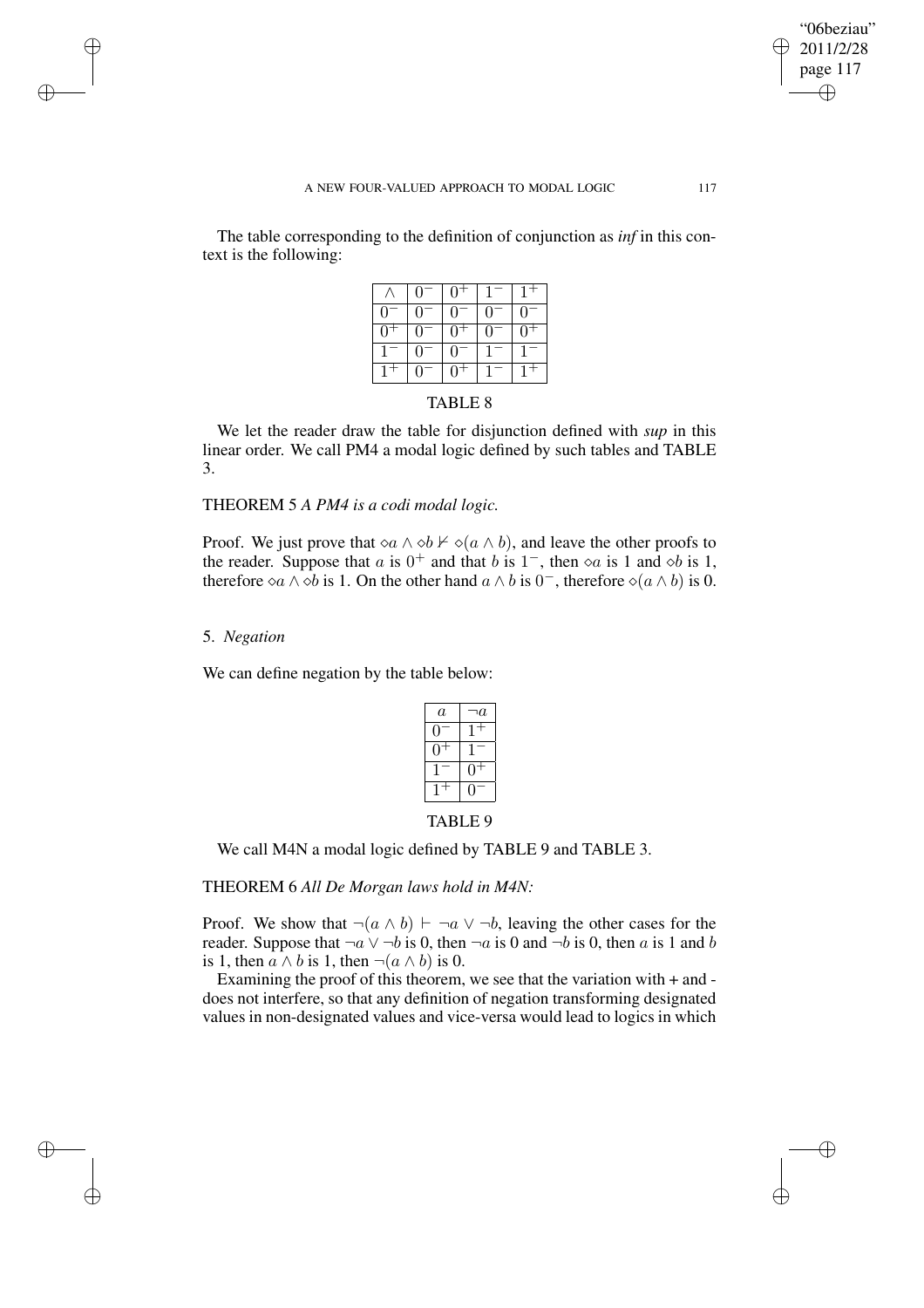✐

#### 118 JEAN-YVES BÉZIAU

all de Morgan laws hold, it is easy to check that such transformation also leads to the validity of the law of excluded middle  $a \vee \neg a$  and the principle of non-contradiction  $\neg(a \land \neg a)$  (whether we are using a partial or a total ordering).

Such option is different than the option of Dunn-Belnap four-valued semantics given by the table

| ۱a |
|----|
| ╄  |
|    |
|    |
|    |
|    |

TABLE 10

leading to a logic in which all de Morgan laws hold but not the excluded middle, nor the principle of non-contradiction.

THEOREM 7 *The following laws hold in M4N:*

 $\Box a \dashv \neg \diamond \neg a$  $\Diamond a \dashv \neg \Box \neg a$ 

Proof. The table below shows that the first law is valid, we let the reader construct the table in order to show that the second law is valid.

| $\Box a$       | $\boldsymbol{a}$ | $\neg a$ | $\neg a$ | $\neg a$ |
|----------------|------------------|----------|----------|----------|
| $\blacksquare$ |                  |          |          |          |
| $\blacksquare$ |                  |          |          |          |
| $\mathbf{u}$   |                  |          |          |          |
|                |                  |          |          |          |

### TABLE 11

It is easy to check that for the above theorem the simple inversion between designated and non-designated value is not enough.

### 6. *Implication and Kripke law*

Considering the standard definition of implication in terms of negation and disjunction, based on partial order, we have the following table

✐

✐

✐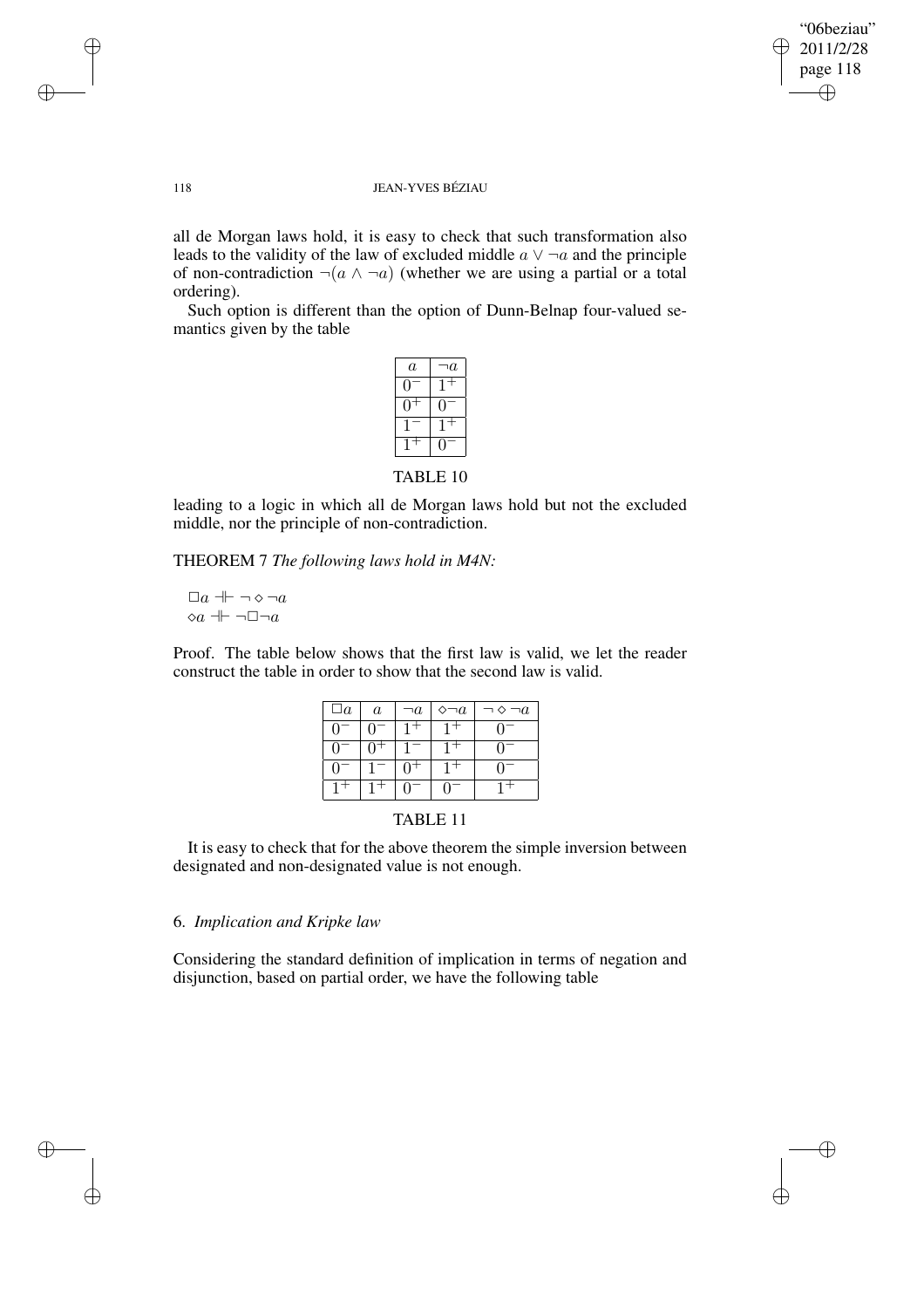#### A NEW FOUR-VALUED APPROACH TO MODAL LOGIC 119

|          | $\overline{0}$ | $0^+$       |  |
|----------|----------------|-------------|--|
| $\Omega$ |                |             |  |
| $\cap$   |                |             |  |
|          | $0^+$          | $^{\cap +}$ |  |
|          | $\cup$         |             |  |

#### TABLE 12

We see that, like in classical logic,  $a \rightarrow b$  is 0 iff a is 1 and a is 0. This implication has in fact all the properties of classical implication, in particular we have:  $\vdash a \rightarrow b$  iff  $a \vdash b$ .

We can formulate Kripke law as follows  $\Box(a \to b) \vdash \Box a \to \Box b$ 

✐

✐

✐

✐

We call PM4N a modal logic defined by TABLE 3, TABLE 9 and the tables for conjunction and disjunction based on partial order.

### THEOREM 8 *Kripke law is valid in PM4N.*

Proof. Suppose  $\Box a \to \Box b$  is 0, then  $\Box a$  is 1 and  $\Box b$  is 0. Since  $\Box a$  is 1, a is 1<sup>+</sup>. Since  $\Box b$  is 0, b is either 0, in this case  $a \to b$  is 0 and  $\Box(a \to b)$  is 0, or b is 1<sup>-</sup>, in this case  $a \rightarrow b$  is 1<sup>-</sup> as shown by the table above and so we have again  $\Box(a \rightarrow b)$  is 0.

Note that Kripke law is also valid in LM4N: the same reasoning can be performed using the table below where implication is defined using standard definition of implication in terms of negation and disjunction and considering disjunction defined with linear order.

|   | $\Omega$ |  |  |
|---|----------|--|--|
| ∩ |          |  |  |
| ∩ |          |  |  |
|   | $\Omega$ |  |  |
|   | 0        |  |  |

TABLE 13

7. *Necessitation and replacement*

We consider furthermore two famous laws for modalities: Necessitation

if  $\vdash a$  then  $\vdash \Box a$ 

"06beziau" 2011/2/28 page 119

✐

✐

✐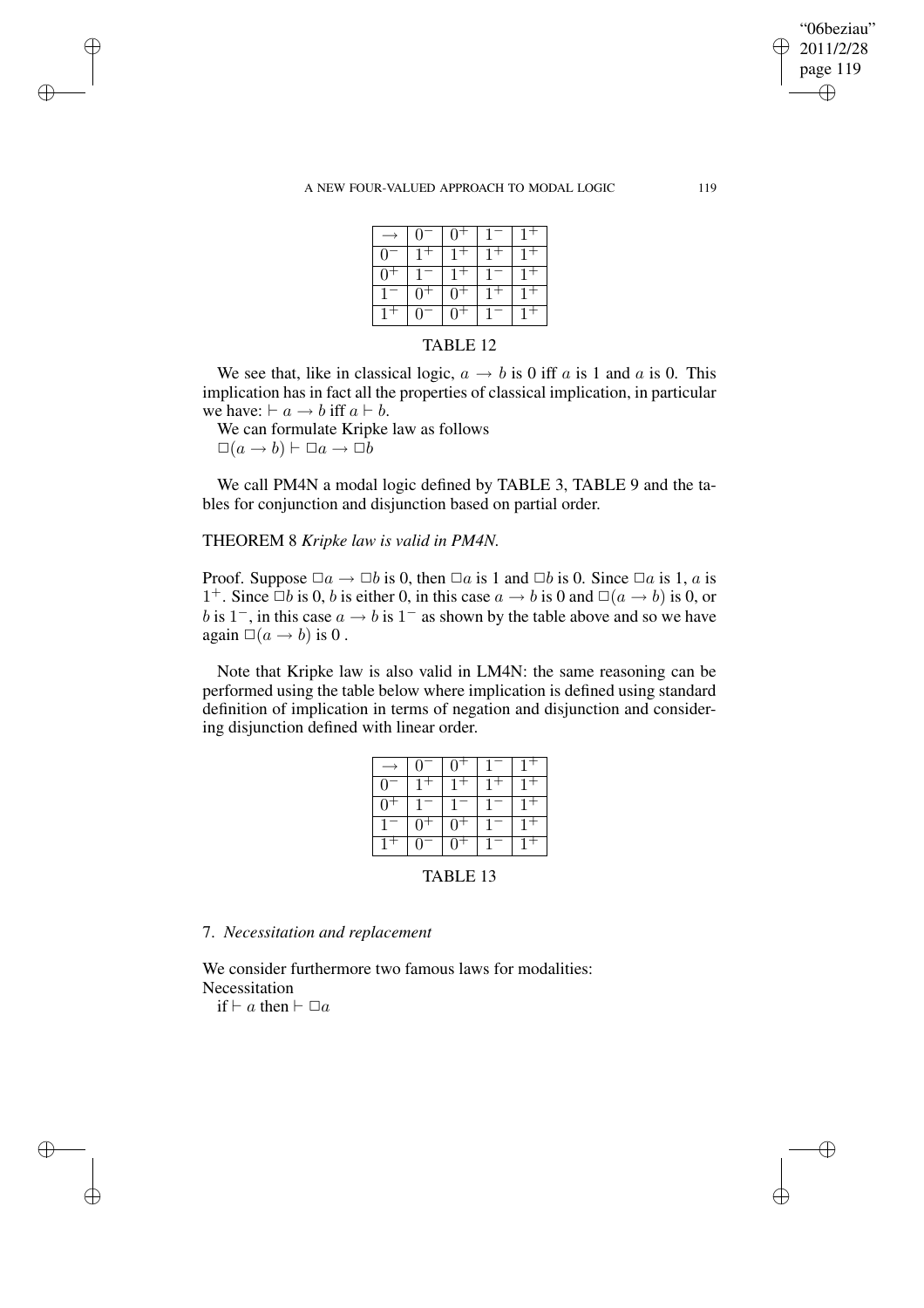"06beziau" 2011/2/28 page 120 ✐ ✐

✐

120 JEAN-YVES BÉZIAU

Replacement

if  $a \perp b$  then  $\Box a \perp \Box b$ if  $a + b$  then  $\diamond a + \diamond b$ 

In LM4N, we have the following typical failure of the law of necessitation illustrated by the table below:

|  | $p \vee \neg p \mid \Box(p \vee \neg p)$ |
|--|------------------------------------------|
|  |                                          |
|  | $\mathbf{U}$                             |
|  | 07                                       |
|  |                                          |

From this example, we also see that replacement does not hold for  $\Box$ , since  $p \vee \neg p \dashv\vdash q \vee \neg q$ but not

 $\Box(p \vee \neg p) \dashv \vdash \Box(q \vee \neg q)$ 

The counter-example given above for LM4N is not a counter-example for PM4N:

|    | $\neg p$ | $p \vee \neg p$ | $\Box(p \vee \neg p)$ |
|----|----------|-----------------|-----------------------|
|    | $1+$     | $1+$            |                       |
| n+ |          | $1+$            | $1 +$                 |
|    | $\pm 0+$ |                 | $1+$                  |
|    |          |                 |                       |



We are therefore getting close to S5, especially if we consider a PM4N with reduction of repetition and composition. In a following paper we will study in details such logic showing that in fact it is a strict extension of S5.

### 8. *Further works and Acknowledgments*

We have seen in this paper how to construct many interesting modal logics using four-valued matrices, based on some intuitive ideas.

All the logics presented can also be axiomatized by sequent systems. This is straightforward applying many-places sequents (two places on the left for non-designated values, two places on the right for designated values), using a general method presented in [3]. It is also possible to provide bivalent

✐

✐

✐